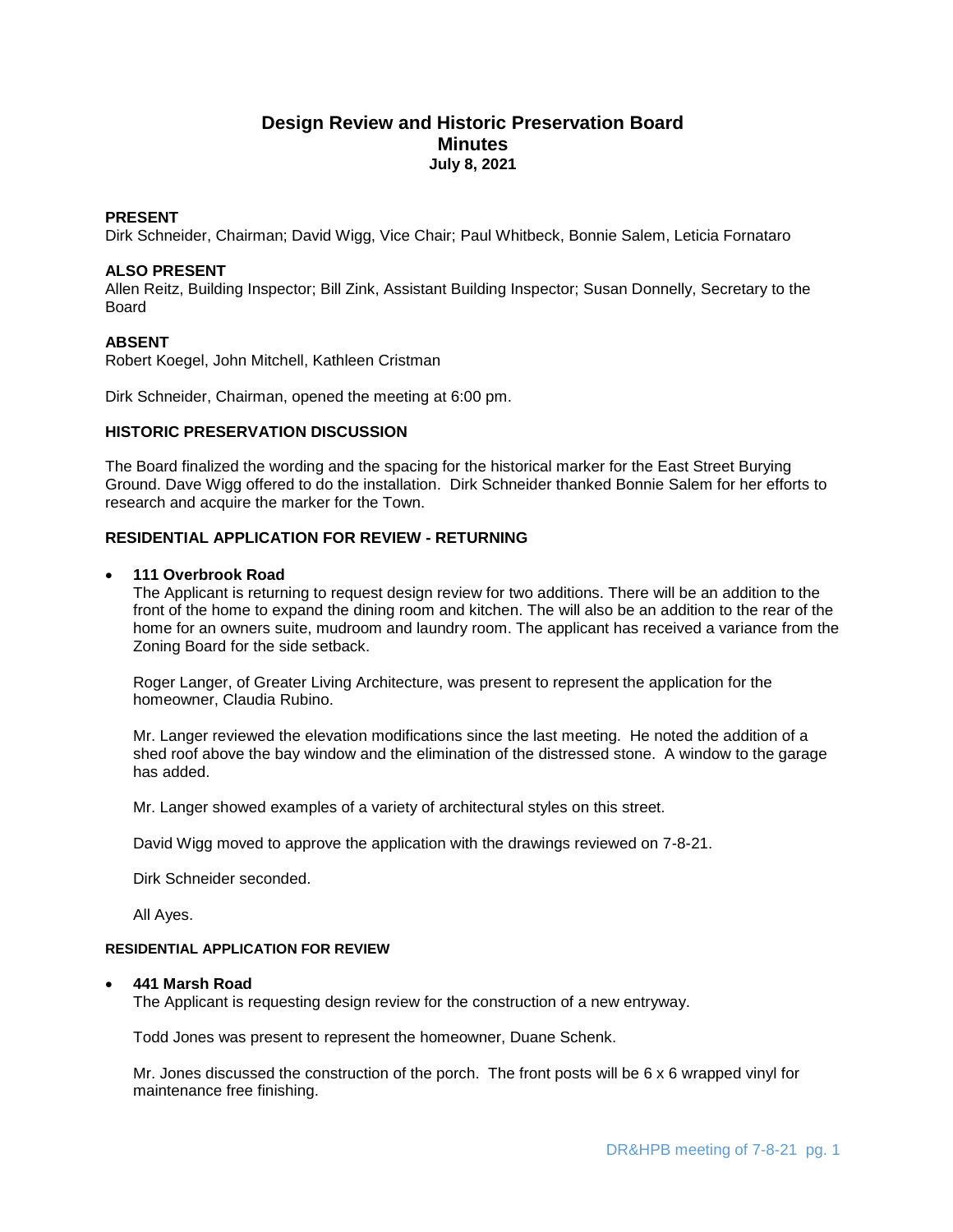Paul Whitbeck moved to accept the application as submitted.

Leticia Fornataro seconded.

All Ayes.

### **7 Whispering Meadow**

The Applicant is requesting design review for the construction of 2-story addition approximately 328 sq. ft. off the back of the house. The first floor will consist of a mud/laundry room and the second floor will be a new master bathroom.

The homeowner, Fred Brundige, was present.

Mr. Brundige indicated that the windows and roof will match the existing as closely as possible.

Bonnie Salem moved to accept the application as submitted.

Dirk Schneider seconded.

All Ayes.

### **522 Marsh Road**

The Applicant is requesting design review for the addition of a two-car garage and renovation. The current carport will be enclosed for living space and an approximately 696 square foot garage will be added to the west.

The homeowner, Nancy Booth, was present.

Dirk Schneider expressed his approval of the symmetry of the design.

The homeowner stated that the garage will be shingled black and the entire roof will eventually be shingled black to match.

Leticia Fornataro moved to accept the application as submitted.

Bonnie Salem seconded.

All Ayes.

#### **7 Lusk Farm Circle**

The Applicant is requesting design review for the addition of a roof structure over an existing deck. The roof structure will be approximately 480 sq. ft. and located to the rear of the property.

The contractor, Keith Nally, was present.

Mr. Nally indicated that the current deck will be demolished and a new deck will be enclosed as a three-season room with all glass. Lattice will be installed underneath the deck. The vinyl windows will be custom colored to match the existing. The roof will also match existing.

Dirk Schneider moved to approve the application as submitted.

Leticia Fornataro seconded.

All Ayes.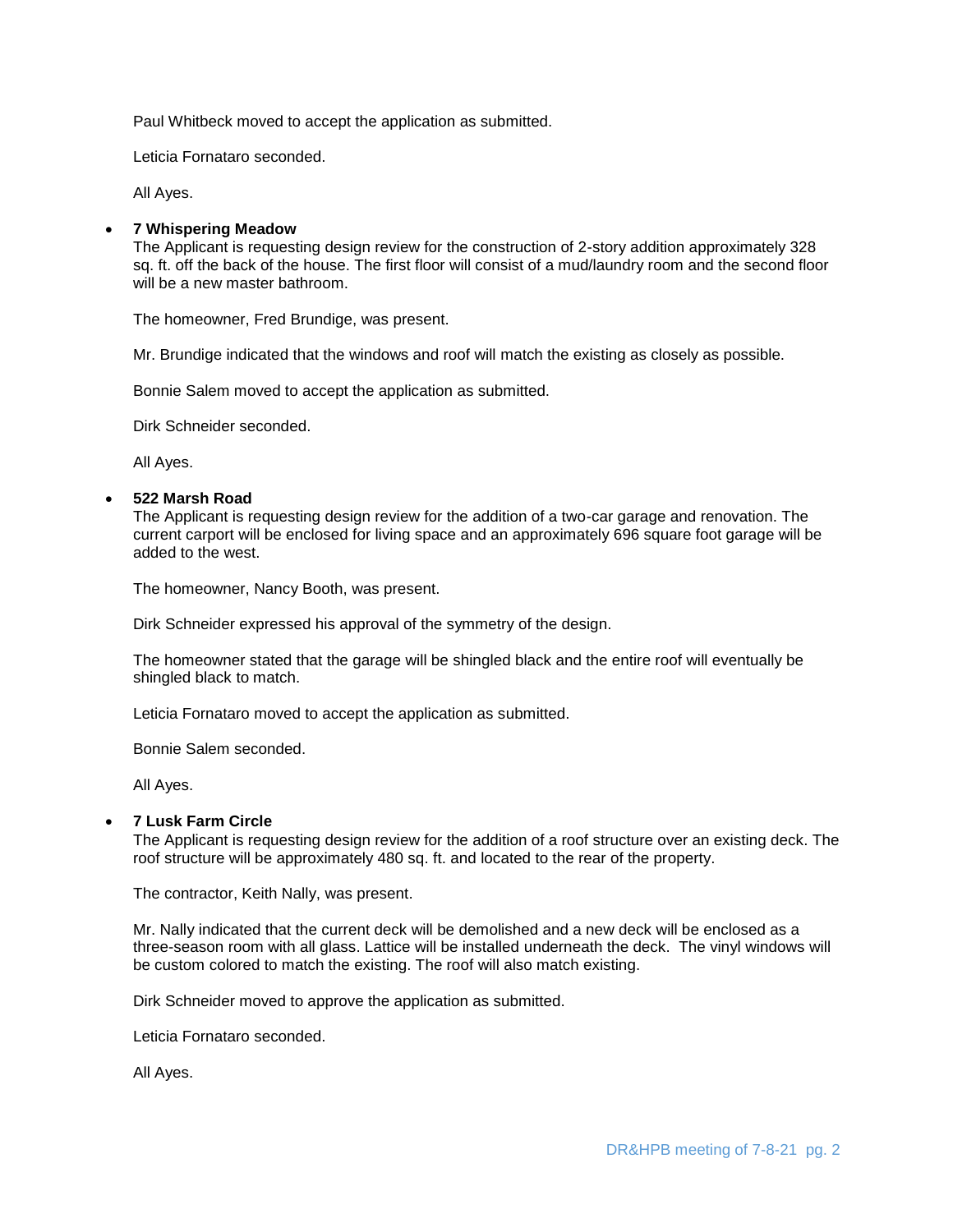#### **26 Parker Drive**

The Applicant is requesting design review for the addition of a covered front entry. The entry will be approximately 24 sq. ft. and located on the front of the home.

Eric Neu of Graves Bros. will present to represent the homeowner.

The Board commented that the chosen rounded tapered columns (not in evidence in the renderings) are not in character with the proposed porch. It was recommended that a square column with a square base would be more appropriate.

Dirk Schneider moved to approve the application as discussed on 7-8-21 with the recommendation of using square columns.

Bonnie Salem seconded.

All Ayes.

#### **29 French Road**

The Applicant is requesting design review for the construction of approximately an 800 sq. ft. addition off the back of the existing house.

The homeowner, Nick Elliott, and contractor, Jeff Lambert of Gaslight Construction were present.

The siding will be vinyl and the windows will be upgraded. The shingles will match the existing.

Paul Whitbeck moved to accept the application as submitted.

Dave Wigg seconded.

All Ayes.

### **RESIDENTIAL APPLICATION FOR REVIEW - NEW**

#### **99 Coventry Ridge**

The Applicant is requesting design review for the construction of a two story single family home. The home will have a total living area of approximately 3200 square feet and located in the Coventry Ridge Subdivision.

Jim Connaughton of Coventry Ridge Building Corporation was present.

The Board discussed the textures and the Azek panel on the front elevation.

Leticia Fornataro moved to accept the application as submitted.

Bonnie Salem seconded.

All Ayes.

#### **8 Evesham Place**

The Applicant is requesting design review for the construction of a two story single family home. The home will have a total living area of approximately 5888 sq. ft. and located in the Malvern Hills Subdivision.

Marie Kenton of Ketmar Building Corporation was present.

The exterior will be white with black window trim and stone elements.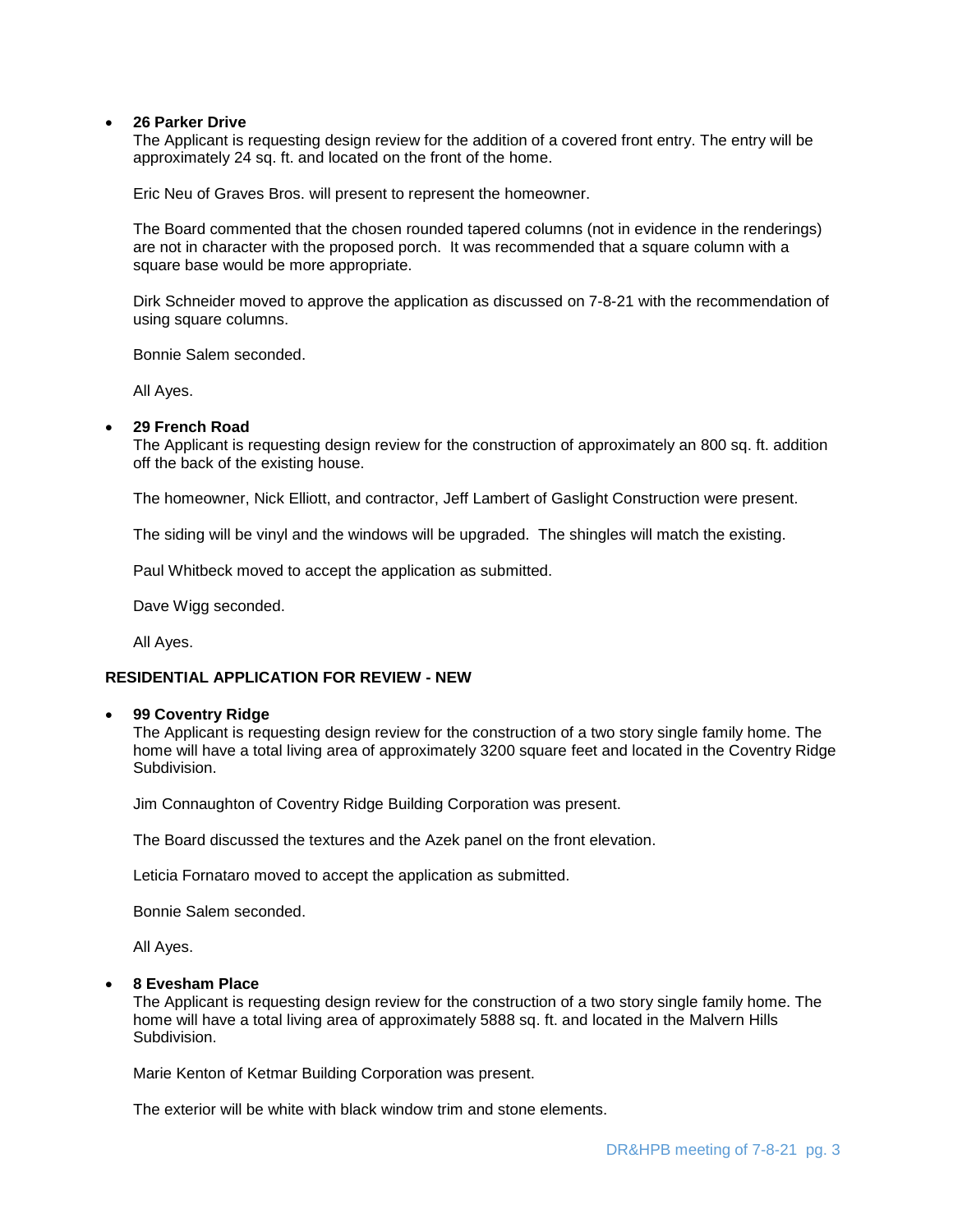The roof will be all asphalt.

Bonnie Salem moved to accept the application as submitted.

Dirk Schneider seconded.

All Ayes.

## **5 Stable View**

The Applicant is requesting design review for the construction of a two story single family home.

Lou Masi of Mascot Building Corp. was present.

The Board discussed concerns regarding the busy detailing of the front elevation and the lack of stone returns. They felt that the front elevation should be simplified and all of the bull nose returns were unnecessary. Also, to provide consistency with previous design approvals, that stone returns need to be a condition of approval.

Dirk Schneider moved to approve the application as submitted with conditions:

- 1. Removal of the bull nose roof detail on two locations on the front elevation extending the associated materials in those gables to the ridgeline.
- 2. The stone shown on the front elevation at the area of the water table to return to the garage door trim and also full height return to the gable projection and a minimum 2 ft. return on the left hand side with the recommendation of running the brick all the way back to the porch.

David Wigg seconded.

All Ayes.

Mr. Masi requested that the changes be sent to him in writing.

# **DISCUSSION**

Discussion was held regarding the Wright House and the designated home at 181 Sylvania Road.

# **OTHER – REVIEW OF 6/24/2021 MINUTES**

Bonnie Salem moved to accept the minutes of June 24, 2021

Dirk Schneider seconded.

All Ayes.

# **ADJOURNMENT**

Chairman Dirk Schneider moved to close the meeting at 8:15 pm.

All Ayes.